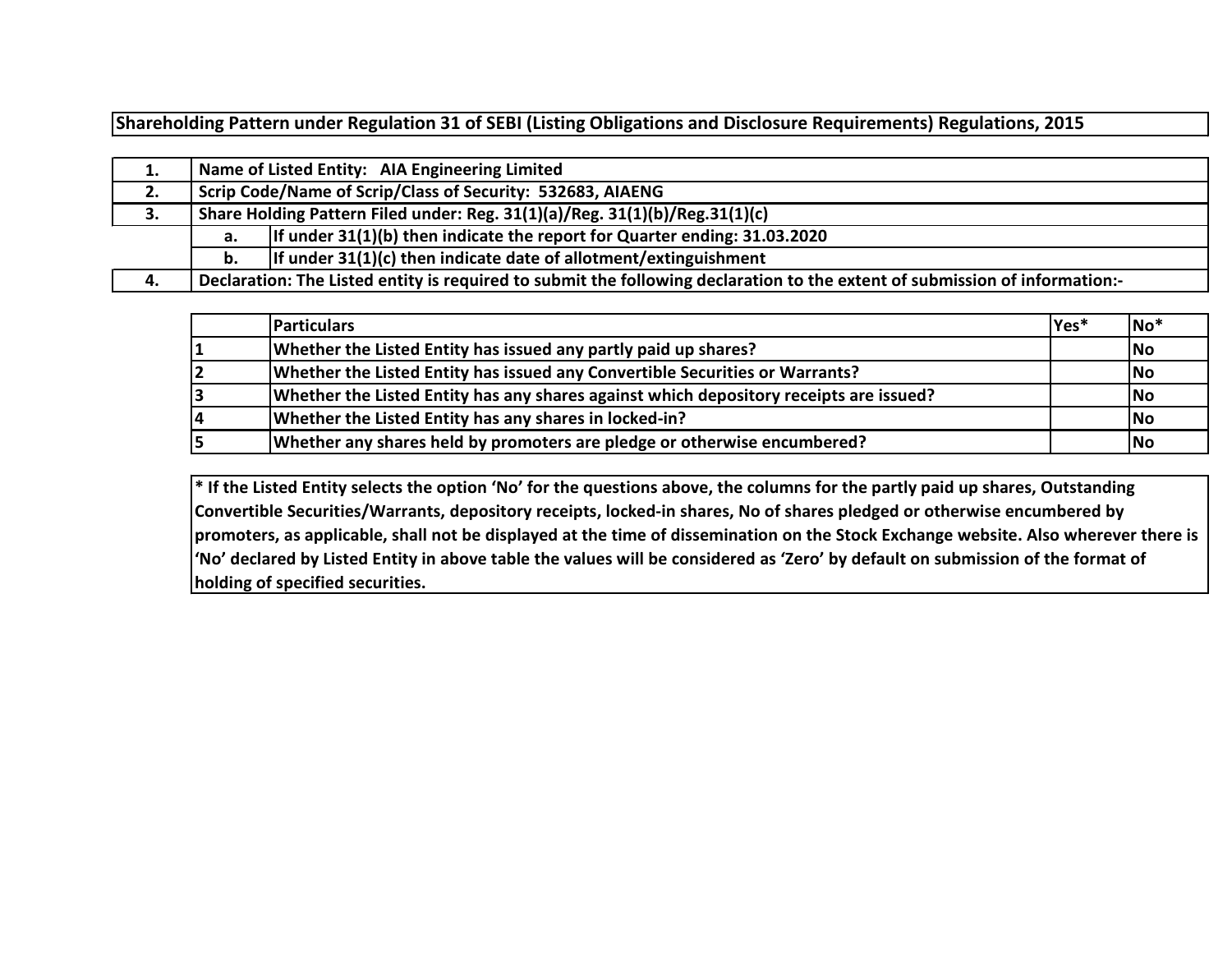|                   | Table I - Summary Statement holding of specified securities |                 |                    |        |               |                                 |             |                                      |                     |                     |           |                              |            |                              |           |                         |                   |               |  |
|-------------------|-------------------------------------------------------------|-----------------|--------------------|--------|---------------|---------------------------------|-------------|--------------------------------------|---------------------|---------------------|-----------|------------------------------|------------|------------------------------|-----------|-------------------------|-------------------|---------------|--|
|                   |                                                             |                 |                    |        |               |                                 |             |                                      |                     |                     |           |                              |            |                              |           |                         |                   |               |  |
|                   |                                                             |                 |                    |        |               |                                 |             |                                      |                     |                     |           |                              |            |                              |           | <b>Number of Shares</b> |                   |               |  |
|                   |                                                             |                 |                    |        |               |                                 |             |                                      |                     |                     |           |                              | Sharehold  | ing, as a % Number of Locked |           | pledged or              |                   |               |  |
|                   |                                                             |                 |                    |        |               |                                 |             | Number of Voting Rights held in each |                     |                     |           |                              |            |                              |           | otherwise               |                   |               |  |
|                   |                                                             |                 |                    |        |               |                                 |             | class of securities                  |                     |                     |           |                              | assuming   | in shares                    |           | encumbered              |                   |               |  |
|                   |                                                             |                 |                    |        |               |                                 |             |                                      |                     |                     |           | full                         |            |                              |           |                         |                   |               |  |
|                   |                                                             |                 |                    |        |               |                                 |             | conversio                            |                     |                     |           |                              |            |                              |           |                         |                   |               |  |
|                   |                                                             |                 |                    |        |               |                                 |             |                                      | No of Voting Rights |                     |           | No. of                       | In of      |                              |           |                         |                   |               |  |
|                   |                                                             |                 |                    |        |               |                                 | Sharehol    |                                      |                     |                     |           | <b>Shares</b>                | convertibl |                              |           |                         |                   |               |  |
|                   |                                                             |                 |                    |        |               |                                 | ding as a   |                                      |                     |                     |           | <b>Underlying</b> e          |            |                              |           |                         |                   |               |  |
|                   |                                                             |                 |                    |        | No. of        |                                 | % of total  |                                      |                     |                     |           | <b>Outstandin securities</b> |            |                              |           |                         |                   | <b>Number</b> |  |
|                   |                                                             |                 |                    | No. of | shares        |                                 | no. of      |                                      |                     |                     |           |                              | (as a      |                              |           |                         |                   | of equity     |  |
|                   |                                                             |                 | No. of             | Partly | underlyi      |                                 | shares      |                                      |                     |                     |           | convertibl                   | percentag  |                              |           |                         |                   | shares        |  |
|                   |                                                             |                 | fully paid paid-up |        | ng            | <b>Total</b>                    | (calculat   |                                      |                     |                     |           |                              | le of      |                              | As a % of |                         | As a % of held in |               |  |
|                   |                                                             | Nos. of         | up equity equity   |        | Deposito nos. |                                 | ed as per   |                                      |                     |                     |           | Total as a securities        | diluted    |                              | total     |                         | total             | demateri      |  |
|                   |                                                             | sharehol shares |                    | shares | IŊ            | shares                          | SCRR,       | Class eg: Class eg:                  |                     |                     | % of      | (including share             |            |                              | Shares    |                         | <b>Shares</b>     | alised        |  |
|                   | Category Category of shareholder                            | ders            | held               | held   | Receipts held |                                 | 1957)       | X                                    |                     | Total               | $(A+B+C)$ | Warrants) capital)           |            | No. (a)                      | held(b)   | No. (a)                 | held(b)           | form          |  |
| (I)               | (II)                                                        | (III)           | (IV)               | (V)    | (VI)          | $(VII) =$                       | (VIII) As a |                                      | (IX)                |                     |           | $(\mathsf{X})$               | $(XI) =$   | (XII)                        |           |                         | (XIII)            | (XIV)         |  |
| (A)               | Promoter & Promoter Group                                   |                 | 55148921 0         |        |               | 55148921 58.4698                |             | 55148921 0                           |                     | 55148921 58.4698    |           | 10                           | 58.4698    |                              | 0.0000    | Ī0                      | 0.0000            | 55148921      |  |
| $\frac{(B)}{(C)}$ | Public                                                      | 18287           | 39171449 0         |        |               | 39171449 41.5302                |             | 39171449 0                           |                     | 39171449 41.5302    |           |                              | 41.5302    |                              | 0.0000    | NA                      | <b>NA</b>         | 39171319      |  |
|                   | Non Promoter - Non Public                                   |                 |                    |        |               |                                 |             |                                      |                     |                     |           |                              |            |                              | 0.0000    | NA                      | <b>NA</b>         |               |  |
| (C1)              | <b>Shares Underlying DRs</b>                                |                 | 0                  |        |               | IO                              | 0.0000      |                                      |                     | 0                   | 0.0000    |                              | 0.0000     |                              | 0.0000    | NA                      | NA                |               |  |
| (C2)              | Shares Held By Employee Trust                               |                 | O                  |        |               | IO.                             | 0.0000      |                                      |                     |                     | 0.0000    |                              | 0.0000     |                              | 0.0000    | NA                      | <b>NA</b>         |               |  |
|                   | Total                                                       | 18291           | 94320370 0         |        |               | [94320370 [100.0000 [94320370 0 |             |                                      |                     | 94320370 100.0000 0 |           |                              | 100.0000   |                              | 0.0000    |                         | 0.0000            | 94320240      |  |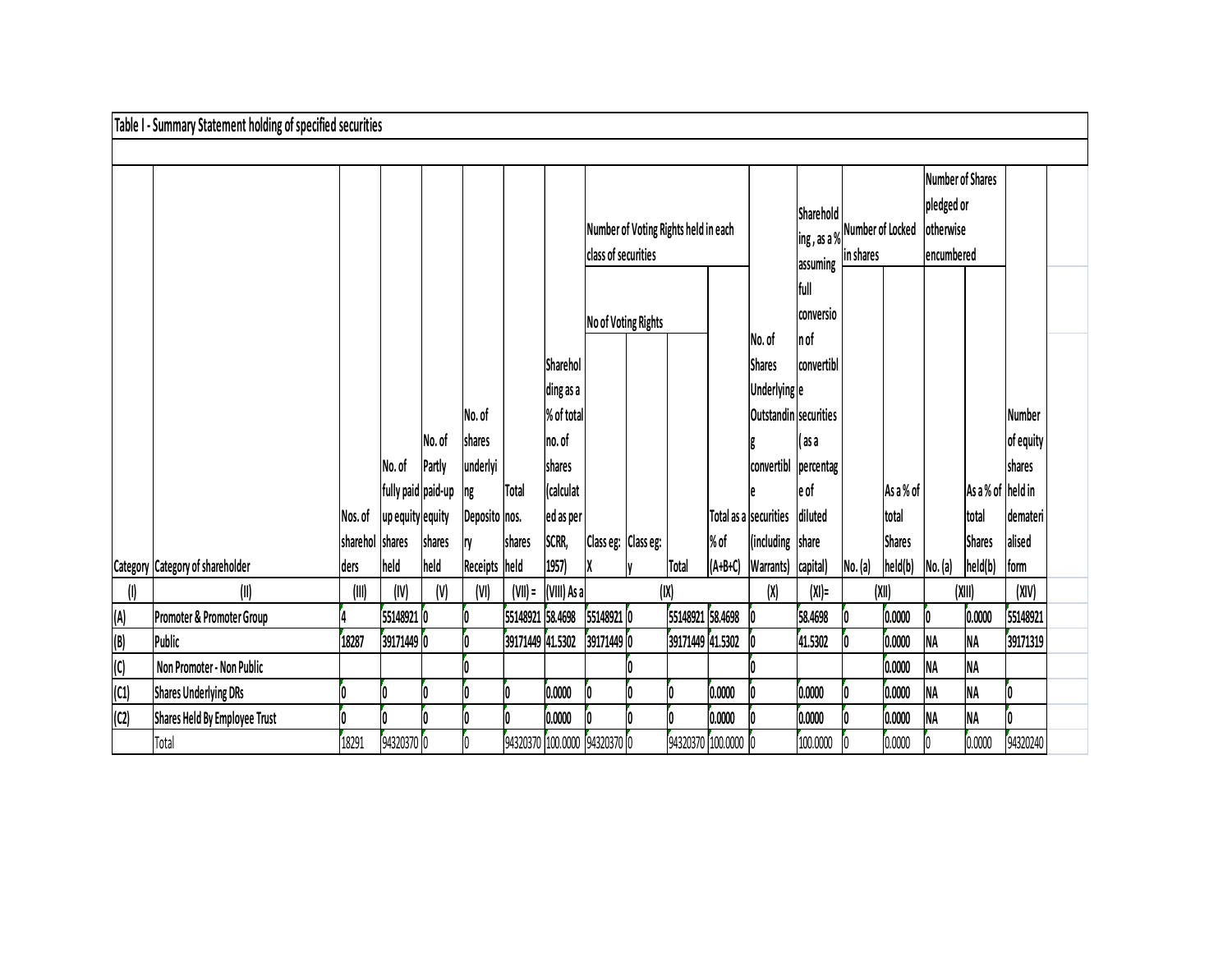**Table II - Statement showing shareholding pattern of the Promoter and Promoter Group**

|     |                                                                                |            |                             | No. of<br>fully paid paid-up<br>up equity equity<br>shares<br>held |                          | No. of<br>shares<br>underlyin<br>Depositor shares<br>y Receipts held |                  |                                                                          | Number of Voting Rights held in each class<br>of securities          |                  |                   |                                                                                                        | Shareholdin<br>g, as a %<br>assuming<br>full<br>conversion<br>of<br>Underlying convertible<br>as a<br>convertible percentage<br>of diluted<br>share<br>capital) | Number of Locked in<br>shares |                                                | <b>Number of Shares</b><br>pledged or otherwise<br>encumbered |                                                 |                                                                            |
|-----|--------------------------------------------------------------------------------|------------|-----------------------------|--------------------------------------------------------------------|--------------------------|----------------------------------------------------------------------|------------------|--------------------------------------------------------------------------|----------------------------------------------------------------------|------------------|-------------------|--------------------------------------------------------------------------------------------------------|-----------------------------------------------------------------------------------------------------------------------------------------------------------------|-------------------------------|------------------------------------------------|---------------------------------------------------------------|-------------------------------------------------|----------------------------------------------------------------------------|
|     | Category & Name of the shareholders                                            | <b>PAN</b> | Nos. of<br>sharehold<br>ers |                                                                    | Partly<br>shares<br>held |                                                                      | Total nos.       | Sharehold<br>ing %<br>calculated<br>as per<br>SCRR,<br>1957 As a<br>% of | <b>No of Voting Rights</b><br>(A+B+C2) Class eg: X Class eg: y Total |                  | % of<br>$(A+B+C)$ | No. of<br><b>Shares</b><br>Outstandin securities (<br>Total as a securities<br>(including<br>Warrants) |                                                                                                                                                                 | No. (a)                       | As a % of<br>total<br><b>Shares</b><br>held(b) | No. (a)                                                       | As a % of<br>Itotal<br><b>Shares</b><br>held(b) | <b>Number</b><br>of equity<br>shares<br>held in<br>demateria<br>lised form |
|     | (1)                                                                            | (II)       | (III)                       | (IV)                                                               | (V)                      | (VI)                                                                 | $(VII) =$        | (VIII) As a                                                              |                                                                      | (IX)             |                   | (X)                                                                                                    | $(XI) =$                                                                                                                                                        |                               | (XII)                                          |                                                               | (XIII)                                          | (XIV)                                                                      |
|     | Indian                                                                         |            |                             |                                                                    |                          |                                                                      |                  |                                                                          |                                                                      |                  |                   |                                                                                                        |                                                                                                                                                                 |                               |                                                |                                                               |                                                 |                                                                            |
| (a) | Individuals / Hindu Undivided Family                                           |            |                             | 55148921 0                                                         |                          | n                                                                    | 55148921         | 58.4698                                                                  | 55148921                                                             | 55148921 58.4698 |                   |                                                                                                        | 58.4698                                                                                                                                                         |                               | 0.0000                                         | I٥                                                            | 0.0000                                          | 55148921                                                                   |
|     | Bhadresh Kantilal Shah                                                         | ANFPS7040G |                             | 55128901 0                                                         |                          |                                                                      | 55128901         | 58.4486                                                                  | 55128901                                                             | 55128901         | 58.4486           |                                                                                                        | 58.4486                                                                                                                                                         |                               | 0.0000                                         | In                                                            | 0.0000                                          | 55128901                                                                   |
|     | Khushali Bhadreshbhai Shah                                                     | AFGPS2913H |                             | 10010                                                              | $\Omega$                 |                                                                      | 10010            | 0.0106                                                                   | 10010                                                                | 10010            | 0.0106            |                                                                                                        | 0.0106                                                                                                                                                          |                               | 0.0000                                         | In.                                                           | 0.0000                                          | 10010                                                                      |
|     | Bhumika B Shah                                                                 | AFGPS2824F |                             | 10005                                                              |                          |                                                                      | 10005            | 0.0106                                                                   | 10005                                                                | 10005            | 0.0106            |                                                                                                        | 0.0106                                                                                                                                                          |                               | 0.0000                                         |                                                               | 0.0000                                          | 10005                                                                      |
|     | Gita Bhadresh Shah                                                             | ANEPS5859E |                             |                                                                    |                          |                                                                      |                  | 0.0000                                                                   |                                                                      |                  | 0.0000            |                                                                                                        | 0.0000                                                                                                                                                          |                               | 0.0000                                         |                                                               | 0.0000                                          |                                                                            |
| (b) | Central Government / State Government(s)                                       |            |                             | ı٥                                                                 |                          | n                                                                    |                  | 0.0000                                                                   | I٥                                                                   | n                | 0.0000            |                                                                                                        | 0.0000                                                                                                                                                          |                               | 0.0000                                         |                                                               | 0.0000                                          | n                                                                          |
| (c) | Financial Institutions / Banks                                                 |            |                             | ١o                                                                 | I۵                       | ١o                                                                   |                  | 0.0000                                                                   | I٥                                                                   | I٥               | 0.0000            |                                                                                                        | 0.0000                                                                                                                                                          | n                             | 0.0000                                         | lo.                                                           | 0.0000                                          | Ιo                                                                         |
| (d) | Any Other (Specify)                                                            |            |                             |                                                                    | n                        | ١o                                                                   |                  | 0.0000                                                                   |                                                                      | O                | 0.0000            |                                                                                                        | 0.0000                                                                                                                                                          |                               | 0.0000                                         |                                                               | 0.0000                                          | O                                                                          |
|     | Sub Total (A)(1)                                                               |            |                             | 55148921 0                                                         |                          | n                                                                    | 55148921         | 58.4698                                                                  | 55148921                                                             | 55148921 58.4698 |                   |                                                                                                        | 58.4698                                                                                                                                                         |                               | 0.0000                                         |                                                               | 0.0000                                          | 55148921                                                                   |
| 2   | Foreign                                                                        |            |                             |                                                                    |                          |                                                                      |                  |                                                                          |                                                                      |                  |                   |                                                                                                        |                                                                                                                                                                 |                               |                                                |                                                               |                                                 |                                                                            |
|     | Individuals (Non-Resident Individuals /                                        |            |                             |                                                                    |                          |                                                                      |                  |                                                                          |                                                                      |                  |                   |                                                                                                        |                                                                                                                                                                 |                               |                                                |                                                               |                                                 |                                                                            |
| (a) | Foreign Individuals)                                                           |            |                             |                                                                    |                          |                                                                      |                  | 0.0000                                                                   | IO                                                                   |                  | 0.0000            |                                                                                                        | 0.0000                                                                                                                                                          |                               | 0.0000                                         |                                                               | 0.0000                                          |                                                                            |
| (b) | Government                                                                     |            |                             | I٥                                                                 |                          | n                                                                    |                  | 0.0000                                                                   | lo.                                                                  | ln.              | 0.0000            |                                                                                                        | 0.0000                                                                                                                                                          |                               | 0.0000                                         | l0                                                            | 0.0000                                          | O                                                                          |
| (c) | <b>Institutions</b>                                                            |            |                             |                                                                    | ın                       | n                                                                    |                  | 0.0000                                                                   | lo.                                                                  | ln.              | 0.0000            |                                                                                                        | 0.0000                                                                                                                                                          | ı.                            | 0.0000                                         | In                                                            | 0.0000                                          | O                                                                          |
| (d) | Foreign Portfolio Investor                                                     |            |                             |                                                                    | I٥                       | n                                                                    |                  | 0.0000                                                                   | I∩                                                                   | ln.              | 0.0000            | n                                                                                                      | 0.0000                                                                                                                                                          | n                             | 0.0000                                         | In                                                            | 0.0000                                          | n                                                                          |
| (e) | Any Other (Specify)                                                            |            |                             |                                                                    | ın                       | n                                                                    |                  | 0.0000                                                                   | I٥                                                                   | n                | 0.0000            | I٥                                                                                                     | 0.0000                                                                                                                                                          |                               | 0.0000                                         |                                                               | 0.0000                                          |                                                                            |
|     | Sub Total (A)(2)                                                               |            |                             |                                                                    |                          | n                                                                    |                  | 0.0000                                                                   | In                                                                   | n.               | 0.0000            |                                                                                                        | 0.0000                                                                                                                                                          |                               | 0.0000                                         |                                                               | 0.0000                                          | ln.                                                                        |
|     | <b>Total Shareholding Of Promoter And Promoter</b><br>Group (A)= (A)(1)+(A)(2) |            |                             | 55148921 0                                                         |                          | O                                                                    | 55148921 58.4698 |                                                                          | 55148921 0                                                           | 55148921 58.4698 |                   |                                                                                                        | 58.4698                                                                                                                                                         |                               | 0.0000                                         |                                                               | 0.0000                                          | 55148921                                                                   |

٦

**Details of Shares which remain unclaimed may be given hear along with details such as number of shareholders, outstanding shares held in demat/unclaimed suspense account, voting rights which are frozen etc.**

**Note :**

**(1) PAN would not be displayed on website of Stock Exchange(s)** 

**(2) The term 'Encumbrance' has the same meaning as assigned under regulation 28(3) of SEBI (Substantial Acquisition of Shares and Takeovers) Regulations, 2011.**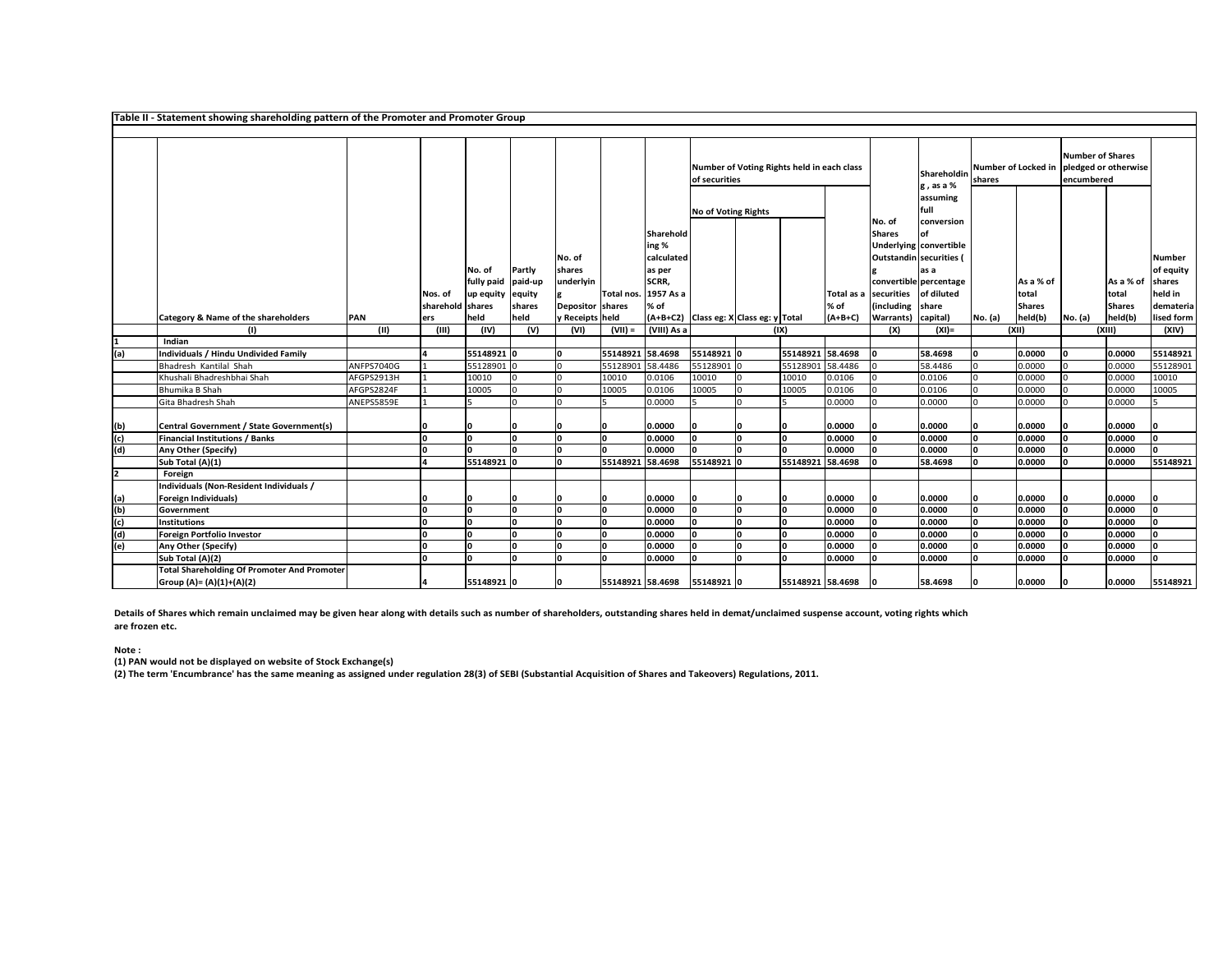|     | Table III - Statement showing shareholding pattern of the Public shareholder |            |           |               |         |                         |                  |                     |                               |                                            |                  |                 |                   |                |         |                     |                         |               |            |
|-----|------------------------------------------------------------------------------|------------|-----------|---------------|---------|-------------------------|------------------|---------------------|-------------------------------|--------------------------------------------|------------------|-----------------|-------------------|----------------|---------|---------------------|-------------------------|---------------|------------|
|     |                                                                              |            |           |               |         |                         |                  |                     |                               |                                            |                  |                 |                   |                |         |                     |                         |               |            |
|     |                                                                              |            |           |               |         |                         |                  |                     |                               |                                            |                  |                 |                   | Shareholding   |         |                     | <b>Number of Shares</b> |               |            |
|     |                                                                              |            |           |               |         |                         |                  |                     |                               | Number of Voting Rights held in each class |                  |                 |                   | as a %         |         | Number of Locked in | pledged or otherwise    |               |            |
|     |                                                                              |            |           |               |         |                         |                  |                     | of securities                 |                                            |                  |                 |                   | assuming full  | shares  |                     | encumbered              |               |            |
|     |                                                                              |            |           |               |         |                         |                  |                     |                               |                                            |                  |                 |                   | conversion     |         |                     |                         |               |            |
|     |                                                                              |            |           |               |         |                         |                  |                     |                               |                                            |                  |                 |                   |                |         |                     |                         |               |            |
|     |                                                                              |            |           |               |         |                         |                  |                     | <b>No of Voting Rights</b>    |                                            |                  |                 | No. of Shares     | convertible    |         |                     |                         |               |            |
|     |                                                                              |            |           |               |         | No. of                  |                  |                     |                               |                                            |                  |                 | <b>Underlying</b> | securities (   |         |                     |                         |               | Number     |
|     |                                                                              |            |           | No. of        | Partly  | shares                  |                  | <b>Shareholding</b> |                               |                                            |                  |                 | Outstanding       | as a           |         |                     |                         |               | of equity  |
|     |                                                                              |            |           | fully paid    | paid-up | underlyin               |                  | % calculated        |                               |                                            |                  |                 | convertible       | percentage     |         | As a % of           |                         | As a % of     | shares     |
|     |                                                                              |            | Nos. of   | up equity     | equity  |                         | Total nos.       | as per SCRR,        |                               |                                            |                  | <b>Total</b> as | securities        | of diluted     |         | total               |                         | total         | held in    |
|     |                                                                              |            | sharehold | <b>shares</b> | shares  | <b>Depositor shares</b> |                  | 1957 As a %         |                               |                                            |                  | $%$ of          | including         | share          |         | <b>Shares</b>       |                         | <b>Shares</b> | demateria  |
|     | <b>Category &amp; Name of the shareholders</b>                               | PAN        | ers       | held          | held    | <b>Receipts held</b>    |                  | of (A+B+C2)         | Class eg: X Class eg: y Total |                                            |                  | $(A+B+C)$       | <b>Warrants</b> ) | capital)       | No. (a) | held(b)             | No. (a)                 | held(b)       | lised form |
|     |                                                                              |            |           |               |         |                         | $(VII) =$        |                     |                               |                                            |                  |                 |                   | (VII)+(X) As a |         |                     |                         |               |            |
|     |                                                                              |            |           |               |         |                         | (IV)+(V)+        | (VIII) As a %       |                               |                                            |                  |                 |                   | % of           |         |                     |                         |               |            |
|     | $\omega$                                                                     | (11)       | (III)     | (IV)          | (v)     | (VI)                    | (VI)             | of $(A+B+C2)$       |                               |                                            | (1)              |                 | (X)               | $(A+B+C2)$     |         | (X  )               |                         | (XIII)        | (XIV)      |
|     | <b>Institutions</b>                                                          |            |           |               |         |                         |                  |                     |                               |                                            |                  |                 |                   |                |         |                     |                         |               |            |
| (a) | Mutual Fund                                                                  |            | 24        | 13803493      |         |                         | 13803493         | 14.6347             | 13803493                      |                                            | 13803493 14.6347 |                 |                   | 14.6347        |         | 0.0000              | ΝA                      | <b>NA</b>     | 13803493   |
|     | Hdfc Trustee Company Ltd - A/C Hdfc Mid - Capop                              | AAATH1809A |           | 2721509       |         |                         | 2721509          | .8854               | 2721509                       |                                            | 2721509          | 1.8854          |                   | 1.8854         |         | 0.0000              | NA                      | <b>NA</b>     | 2721509    |
|     | L&T Mutual Fund Trustee Limited-L&T Emerging BAAATC4460E                     |            |           | 1840184       |         |                         | 1840184          | 1.9510              | 1840184                       |                                            | 1840184          | .9510           |                   | 1.9510         |         | 0.0000              | <b>NA</b>               | <b>NA</b>     | 1840184    |
|     | Sbi Equity Hybrid Fund                                                       | AABTS6407Q |           | 1792212       |         |                         | 1792212          | 1.9001              | 1792212                       |                                            | 1792212          | .9001           |                   | 1.9001         |         | 0.0000              | <b>NA</b>               | <b>NA</b>     | 1792212    |
|     | Kotak Standard Multicap Fund                                                 | AAATK4475F |           | 1693395       |         |                         | 1693395          | 1.7954              | 1693395                       |                                            | 1693395          | L.7954          |                   | 1.7954         |         | 0.0000              | <b>NA</b>               | <b>NA</b>     | 1693395    |
| (b) | <b>Venture Capital Funds</b>                                                 |            |           |               |         |                         |                  | 0.0000              |                               |                                            |                  | 0000.           |                   | 0.0000         |         | 0.0000              | <b>NA</b>               | <b>NA</b>     |            |
| (c) | <b>Alternate Investment Funds</b>                                            |            |           | 386810        |         |                         | 386810           | 0.4101              | 386810                        |                                            | 386810           | 0.4101          |                   | 0.4101         |         | 0.0000              | <b>NA</b>               | <b>NA</b>     | 386810     |
| (d) | <b>Foreign Venture Capital Investors</b>                                     |            |           |               |         |                         | o                | 0.0000              | $\mathbf{o}$                  |                                            |                  | 0.0000          |                   | 0.0000         | o       | 0.0000              | <b>NA</b>               | <b>NA</b>     | o          |
| (e) | <b>Foreign Portfolio Investor</b>                                            |            | 131       | 20126599 0    |         |                         | 20126599         | 21.3385             | 20126599                      |                                            | 20126599         | 21.3385         |                   | 21.3385        | o.      | 0.0000              | <b>NA</b>               | <b>NA</b>     | 20126599   |
|     | Nalanda India Equity Fund Limited                                            | AADCN6131F |           | 9127809       |         |                         | 9127809          | 9.6775              | 9127809                       |                                            | 9127809          | 0.6775          |                   | 9.6775         |         | 0.0000              | <b>NA</b>               | <b>NA</b>     | 9127809    |
|     | Pinebridge Investments Gf Mauritius Limited                                  | AAHCA7302F |           | 1043293       |         |                         | 1043293          | 1.1061              | 1043293                       |                                            | 1043293          | .1061           |                   | .1061          |         | 0.0000              | <b>NA</b>               | <b>NA</b>     | 1043293    |
|     | Oppenheimer International Small-Mid Company F                                | AAATO0456A |           | 1023502       |         |                         | 1023502          | 1.0851              | 1023502                       |                                            | 1023502          | 1.0851          |                   | 1.0851         |         | 0.0000              | NA                      | <b>NA</b>     | 1023502    |
| (f) | <b>Financial Institutions / Banks</b>                                        |            |           | 16049         |         |                         | 16049            | 0.0170              | 16049                         |                                            | 16049            | 0.0170          |                   | 0.0170         | o       | 0.0000              | <b>NA</b>               | <b>NA</b>     | 16049      |
| (g) | <b>Insurance Companies</b>                                                   |            |           | 1310536       |         |                         | 1310536          | 1.3895              | 1310536                       |                                            | 1310536          | 1.3895          |                   | 1.3895         | o       | 0.0000              | <b>NA</b>               | <b>NA</b>     | 1310536    |
| (h) | <b>Provident Funds/ Pension Funds</b>                                        |            |           |               |         |                         |                  | 0.0000              |                               |                                            |                  | 0.0000          |                   | 0.0000         | o       | 0.0000              | <b>NA</b>               | <b>NA</b>     |            |
| (i) | Any Other (Specify)                                                          |            |           |               |         | n                       |                  | 0.0000              |                               |                                            |                  | 0.0000          |                   | 0.0000         | o       | 0.0000              | <b>NA</b>               | <b>NA</b>     |            |
|     | Sub Total (B)(1)                                                             |            | 165       | 35643487 0    |         |                         | 35643487         | 37.7898             | 35643487                      |                                            | 35643487 37.7898 |                 |                   | 37.7898        | o       | 0.0000              | <b>NA</b>               | <b>NA</b>     | 35643487   |
|     | Central Government/ State Government(s)/                                     |            |           |               |         |                         |                  |                     |                               |                                            |                  |                 |                   |                |         |                     |                         |               |            |
|     | <b>President of India</b>                                                    |            |           |               |         |                         |                  |                     |                               |                                            |                  |                 |                   |                |         |                     |                         |               |            |
|     |                                                                              |            |           |               |         |                         |                  |                     |                               |                                            |                  |                 |                   |                |         |                     |                         |               |            |
|     | Central Government / State Government(s)                                     |            |           | 311994        |         |                         | 311994           | 0.3308              | 311994                        |                                            | 311994           | 0.3308          |                   | 0.3308         |         | 0.0000              | <b>NA</b>               | <b>NA</b>     | 311994     |
|     | Sub Total (B)(2)                                                             |            |           | 311994        | 'n      |                         | 311994           | 0.3308              | 311994                        |                                            | 311994           | 0.3308          |                   | 0.3308         | O       | 0.0000              | <b>NA</b>               | <b>NA</b>     | 311994     |
|     | <b>Non-Institutions</b>                                                      |            |           |               |         |                         |                  |                     |                               |                                            |                  |                 |                   |                |         |                     |                         |               |            |
|     |                                                                              |            |           |               |         |                         |                  |                     |                               |                                            |                  |                 |                   |                | n       |                     |                         |               |            |
| (a) | Individuals                                                                  |            |           |               |         |                         |                  |                     |                               |                                            |                  |                 |                   |                |         |                     | ΝA                      | NA            |            |
|     | Individual shareholders holding nominal share                                |            |           |               |         |                         |                  |                     |                               |                                            |                  |                 |                   |                |         |                     |                         |               |            |
|     | capital up to Rs. 2 lakhs.                                                   |            | 16242     | 2225665       |         |                         | 2225665          | 2.3597              | 2225665                       |                                            | 2225665 2.3597   |                 |                   | 1.3597         |         | 0.0000              | NA                      | <b>NA</b>     | 2225535    |
|     |                                                                              |            |           |               |         |                         |                  |                     |                               |                                            |                  |                 |                   |                |         |                     |                         |               |            |
|     | ii. Individual shareholders holding nominal                                  |            |           |               |         |                         |                  |                     |                               |                                            |                  |                 |                   |                |         |                     |                         |               |            |
|     | share capital in excess of Rs. 2 lakhs.                                      |            |           |               |         |                         |                  | 0.0000              |                               |                                            |                  | 0.0000          |                   | 0.0000         |         | 0.0000              | <b>NA</b>               | <b>NA</b>     |            |
| (b) | <b>NBFCs registered with RBI</b>                                             |            |           | 3400          | I٥      | lo                      | 3400             | 0.0036              | 3400                          |                                            | 3400             | 0.0036          |                   | 0.0036         | o       | 0.0000              | <b>NA</b>               | <b>NA</b>     | 3400       |
|     | <b>Trust Employee</b>                                                        |            |           |               |         |                         |                  | 0.0000              |                               |                                            |                  | 0.0000          |                   | 0.0000         | n       | 0.0000              | <b>NA</b>               | <b>NA</b>     | n          |
|     |                                                                              |            |           |               |         |                         |                  |                     |                               |                                            |                  |                 |                   |                |         |                     |                         |               |            |
|     | <b>Overseas Depositories (holding DRs) (balancing</b>                        |            |           |               |         |                         |                  |                     |                               |                                            |                  |                 |                   |                |         |                     |                         |               |            |
| (d) | figure)                                                                      |            |           |               |         |                         |                  | 0.0000              |                               |                                            |                  | 0.0000          |                   | 0.0000         |         | 0.0000              | NA                      | <b>NA</b>     |            |
| (e) | Any Other (Specify)                                                          |            | 1876      | 986903        |         |                         | 986903           | L.0463              | 986903                        |                                            | 986903           | 1.0463          |                   | 1.0463         |         | 0.0000              | <b>ΝΑ</b>               | <b>NA</b>     | 986903     |
|     | <b>IEPF</b>                                                                  |            |           | 1300          |         |                         | 1300             | 0.0014              | 1300                          |                                            | 1300             | 0.0014          |                   | 0.0014         |         | 0.0000              | ΝA                      | <b>NA</b>     | 1300       |
|     | <b>Trusts</b>                                                                |            |           | 3533          |         |                         | 3533             | 0.0037              | 3533                          |                                            | 3533             | 0.0037          |                   | 0.0037         |         | 0.0000              | <b>NA</b>               | <b>NA</b>     | 3533       |
|     | <b>Hindu Undivided Family</b>                                                |            | 515       | 104080        | n       | 'n                      | 104080           | 0.1103              | 104080                        |                                            | 104080           | 0.1103          |                   | 0.1103         | n       | 0.0000              | <b>NA</b>               | <b>NA</b>     | 104080     |
|     | Non Resident Indians (Non Repat)                                             |            | 299       | 85513         |         | 'n                      | 85513            | 0.0907              | 85513                         |                                            | 85513            | 0.0907          |                   | 0.0907         | O       | 0.0000              | <b>NA</b>               | <b>NA</b>     | 85513      |
|     | <b>Non Resident Indians (Repat)</b>                                          |            | 552       | 96703         | o       | lo                      | 96703            | 0.1025              | 96703                         |                                            | 96703            | 0.1025          |                   | 0.1025         | 0       | 0.0000              | <b>NA</b>               | <b>NA</b>     | 96703      |
|     |                                                                              |            |           |               |         |                         |                  |                     |                               |                                            |                  |                 |                   |                |         |                     |                         |               |            |
|     | <b>Clearing Member</b>                                                       |            | 88        | 34528         | n       |                         | 34528            | 0.0366              | 34528                         |                                            | 34528            | 0.0366          |                   | 0.0366         | O       | 0.0000              | <b>NA</b>               | <b>NA</b>     | 34528      |
|     | <b>Bodies Corporate</b>                                                      |            | 417       | 661246        |         | 'n                      | 661246           | 0.7011              | 661246                        |                                            | 661246           | 0.7011          |                   | 0.7011         | n       | 0.0000              | <b>NA</b>               | <b>NA</b>     | 661246     |
|     | Sub Total (B)(3)                                                             |            | 18119     | 3215968       |         |                         | 3215968          | 3.4096              | 3215968                       |                                            | 3215968          | 3.4096          |                   | 3.4096         |         | 0.0000              | <b>NA</b>               | <b>NA</b>     | 3215838    |
|     | Total Public Shareholding (B)=                                               |            |           |               |         |                         |                  |                     |                               |                                            |                  |                 |                   |                |         |                     |                         |               |            |
|     | $(B)(1)+(B)(2)+(B)(3)$                                                       |            | 18287     | 39171449 0    |         |                         | 39171449 41.5302 |                     | 39171449 0                    |                                            | 39171449 41.5302 |                 |                   | 41.5302        |         | 0.0000              | <b>NA</b>               | <b>NA</b>     | 39171319   |

**Details of the shareholders acting as persons in Concert including their Shareholding (No. and %):No. of Shares**

**No. of shareholders**

**Details of Shares which remain unclaimed may be given hear along with details such as number of shareholders, outstanding shares held in demat/unclaimed suspense account, voting rights which are frozen etc.**

**Note :**

(1) PAN would not be displayed on website of Stock Exchange(s).<br>(2) The above format needs to disclose name of all holders holding more than 1% of total number of shares

**(3) W.r.t. the information pertaining to Depository Receipts, the same may be disclosed in the respective columns to the extent information available and the balance to be disclosed as held by custodian.**